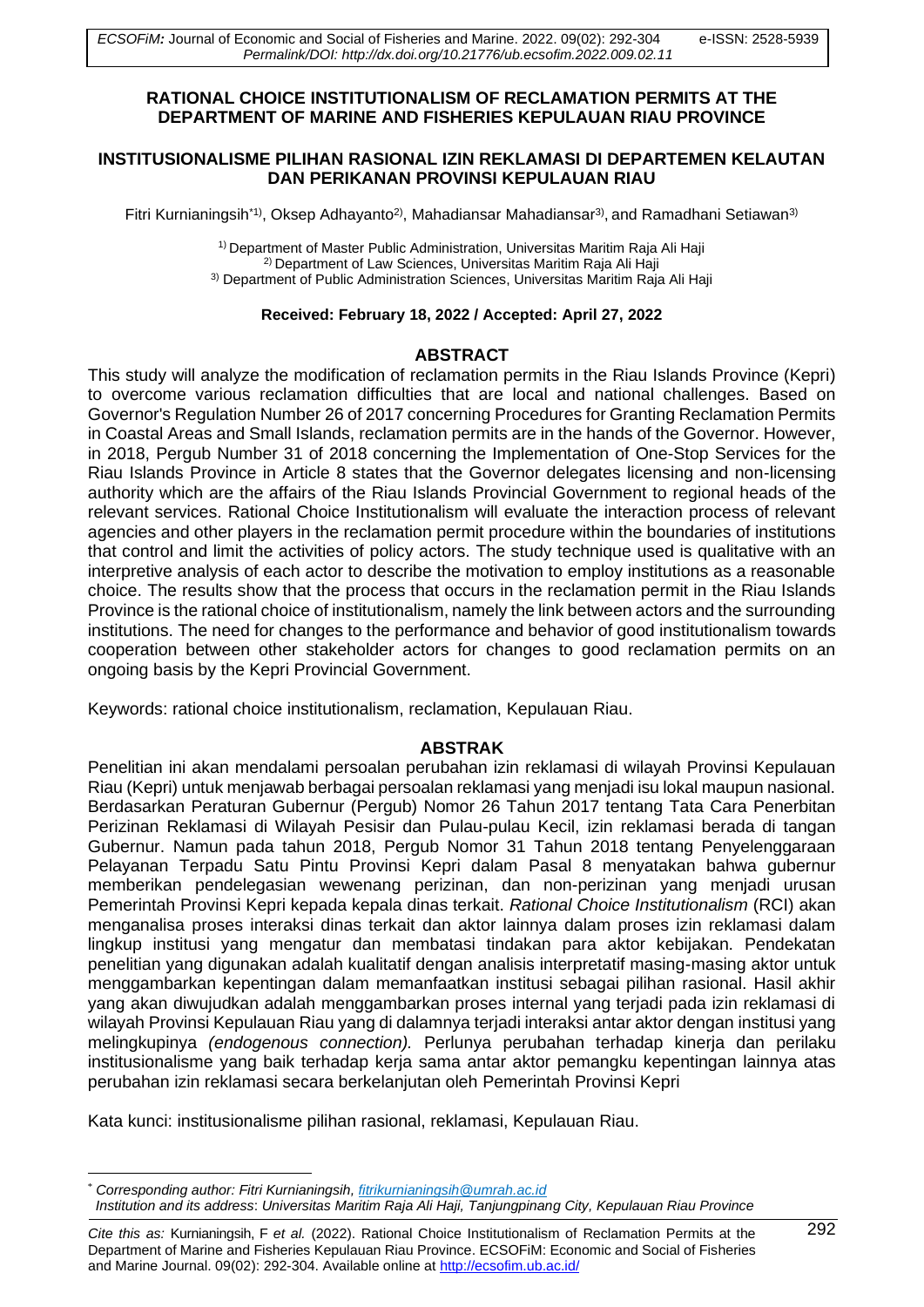# **INTRODUCTION**

Indonesia has been crowned the biggest marine nation in the world (Mahadiansar & YS, 2018; Rochwulaningsih, 2019). According to 2003 data from the Ministry of Foreign Affairs, Indonesia is comprised of 17,504 islands. Around 6,000 of these islands are deserted. According to the Geospatial Information Agency (BIG), this collection of islands has the second-longest coastline in the world, behind Canada, with 99,093 kilometers. Indonesia is geographically placed between two seas, the Indian and Pacific Oceans, and two continents, the Asian and Australian continents, and has direct borders with ten neighboring nations. The total area of the Kepulauan Riau consists of 5 districts and 2 cities, 52 sub-districts, and 299 sub-districts/villages with a total of 2,408 big and small islands of which 30 percent are nameless and inhabited. The area is 8,201.72 km², around 96 percent is water, and just about 4 percent is land (Astor et al., 2017; Sarundajang, 2011).

The Indonesian Maritime Policy (KKI) is organized on five policy pillars: maritime culture (ocean culture), marine governance (ocean governance), defenses, security, and safety at sea (maritime security), marine economy (ocean economy), and marine environment (Mee et al., 2008; Sahri et al., 2020). In the case of communities with utilization rights and coastal area management rights, the first pillar of policy should be maritime culture, and the fifth pillar should be the, which should guide the resolution of these communities' coastal area rights (Sukuryadi et al., 2021; Yudiatmaja et al., 2020).

The first pillar's policy direction, maritime culture, emphasizes making the sea a living and fighting space, a place to work, exercise, and have fun, and the Indonesian people are passionate about maintaining, developing, managing, processing, and utilizing marine resources responsibly and sustainably. Utilize the fifth pillar, the maritime environment, whose policy objective is to make Indonesia's coastlines and seas a haven for healthy people who are protected from calamities, while also providing long-term benefits to the community and country (Mee et al., 2008).

The policy approaches outlined above reinforce the country's paradigm shift away from landbased growth toward ocean-based development. It is possible when all governmental policies, infrastructure, and financial resources are integrated to support the national development path, which is supposed to be synergistic, proportionate, and sustainable. On the other hand, there are unresolved concerns, such as usage and management rights, that are critical for coastal communities' existence (Harahab & Setiawan, 2017).

However, the seaside region is an excellent location for some individuals to construct since it allows them to use property that has not been utilized to its maximum potential. Reclamation is the uneconomic use of land for habitation, agriculture, industry, or enjoyment, and encompasses soil preservation, water source preservation, purchase of barren land, marsh or valley draining, and tidal projects (Dagun, 1997). Meanwhile, according to Law (UU) No. 27 of 2007 on the Management of Coastal Areas and Small Islands, backfilling, drying, or draining land is a process used to improve the environmental and socio-economic advantages of land resources (Yulianti et al., 2016).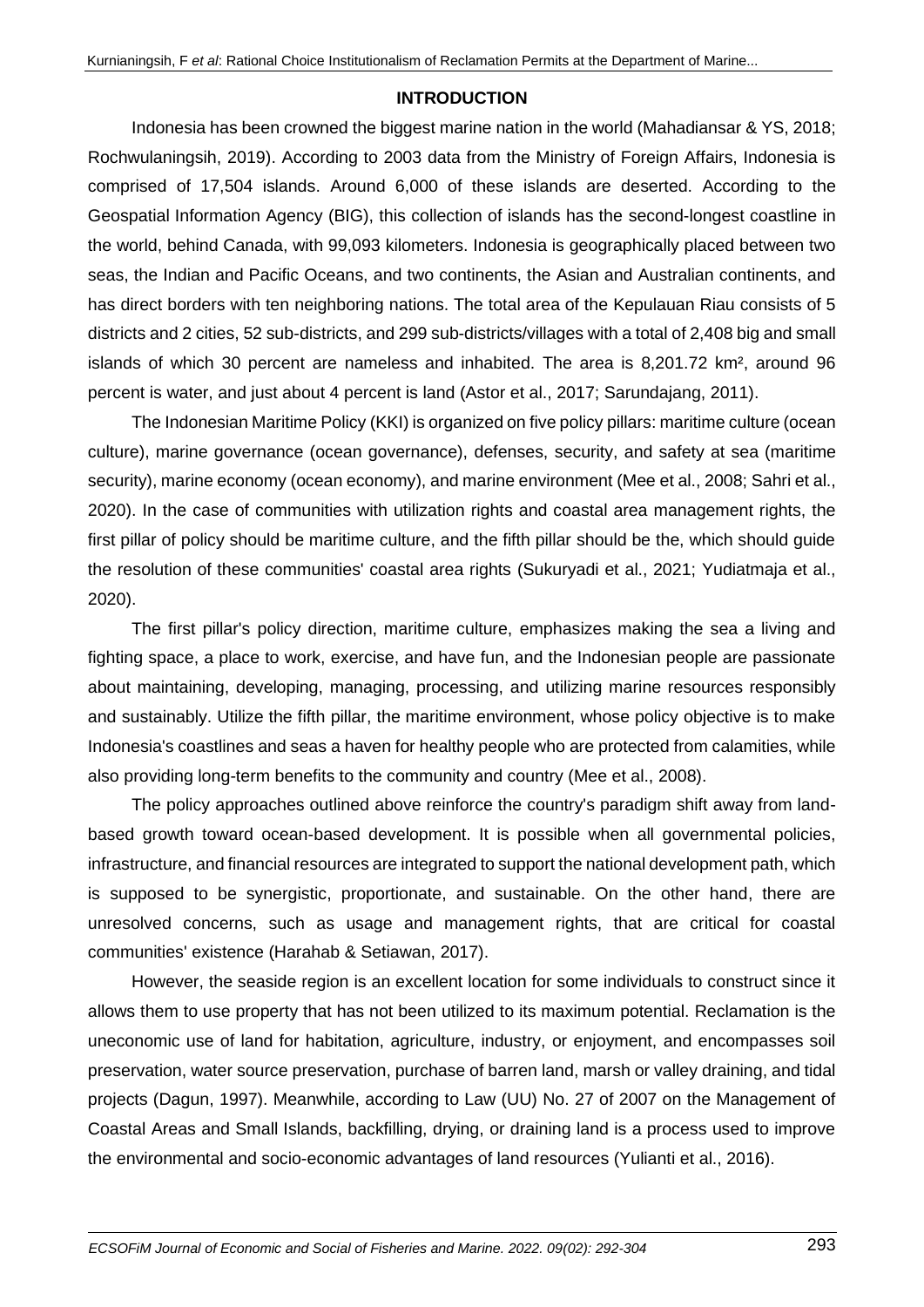Throughout 2019, there were several instances of breaches of reclamation permits in Kepulauan Riau Province. The Corruption Eradication Commission (KPK) of Indonesia has listed four individuals as suspects: Governor Kepulauan Riau, Nurdin Basirun, Edy Sofyan, Budi Hartono, and Abu Bakar. They are all responsible for the administration of Kepulauan Riau. In every instance, the KPK is handling the reclamation procedure, which should have been handled by the One-Stop Service (PTSP). Thus, researchers will examine the topic of modifying reclamation licenses in Kepulauan Riau Province (Kepri) to solve a variety of reclamation difficulties on both a local and national scale (Rachman, 2019).

Reclamation permits are issued by Governor Kepulauan Riau according to Governor Regulation (Pergub) Number 26 of 2017 on Procedures for Issuing Reclamation Permits in Coastal Areas and Small Islands. However, in 2018, Governor Regulation Number 31 of 2018 on the Implementation of One-Stop Services for Kepulauan Riau Province stated in Article 8 that the governor delegated licensing and non-licensing authority, which included the administration of the Kepulauan Riau Provincial Government, to the head of the relevant service (Husin, 2016).

Rational Choice Institutionalism (RCI) or rational choice institutionalism will be used to analyze the interaction process between relevant agencies and other stakeholders in the reclamation permit procedure within the context of institutions that control and constrain policy actors' activities (Rakner, 2011; Weyland, 2002). Considering this predicament, the purpose of this study design is to determine how institutions influence the behavior of actors using the RCI technique. The RCI method focuses on explaining benefits or being interpreted as a level of value and profit. By examining how actors attempt to leverage their behaviors to advance their interests, as well as the institutional changes effected by policy actors (Tampubolon et al., 2022; Triandi, 2020).

### **RESEARCH METHODS**

Qualitative research methods are used to conduct this kind of descriptive study. In keeping with its name, this kind of research aims to provide an accurate picture of the present situation (Sugiyono, 2012). Qualitative research is sometimes referred to as non-hypothetical and value-laden descriptive research when the goal is to collect descriptive data from individuals or observable behaviour, which is designed for the aim of analyzing and describing a phenomenon or behavioralist (Singarimbun & Effendi, 2006).

Qualitative researchers examine phenomena in their natural settings to comprehend and explain them. The phenomena are seen through the lens of the interpretation assigned to them by humans (researchers). As for data collection techniques in the form of secondary data including local government reports related to reclamation permits, website information, and news about the polemic of reclamation permits given by the Department of Marine Affairs and Fisheries of the Riau Islands Province. It is also important to note that qualitative research uses a wide range of empirical data case studies, personal experiences and introspection as well as discussions and other forms of evidence—to describe the moments and meanings of everyday life in a way that is not possible with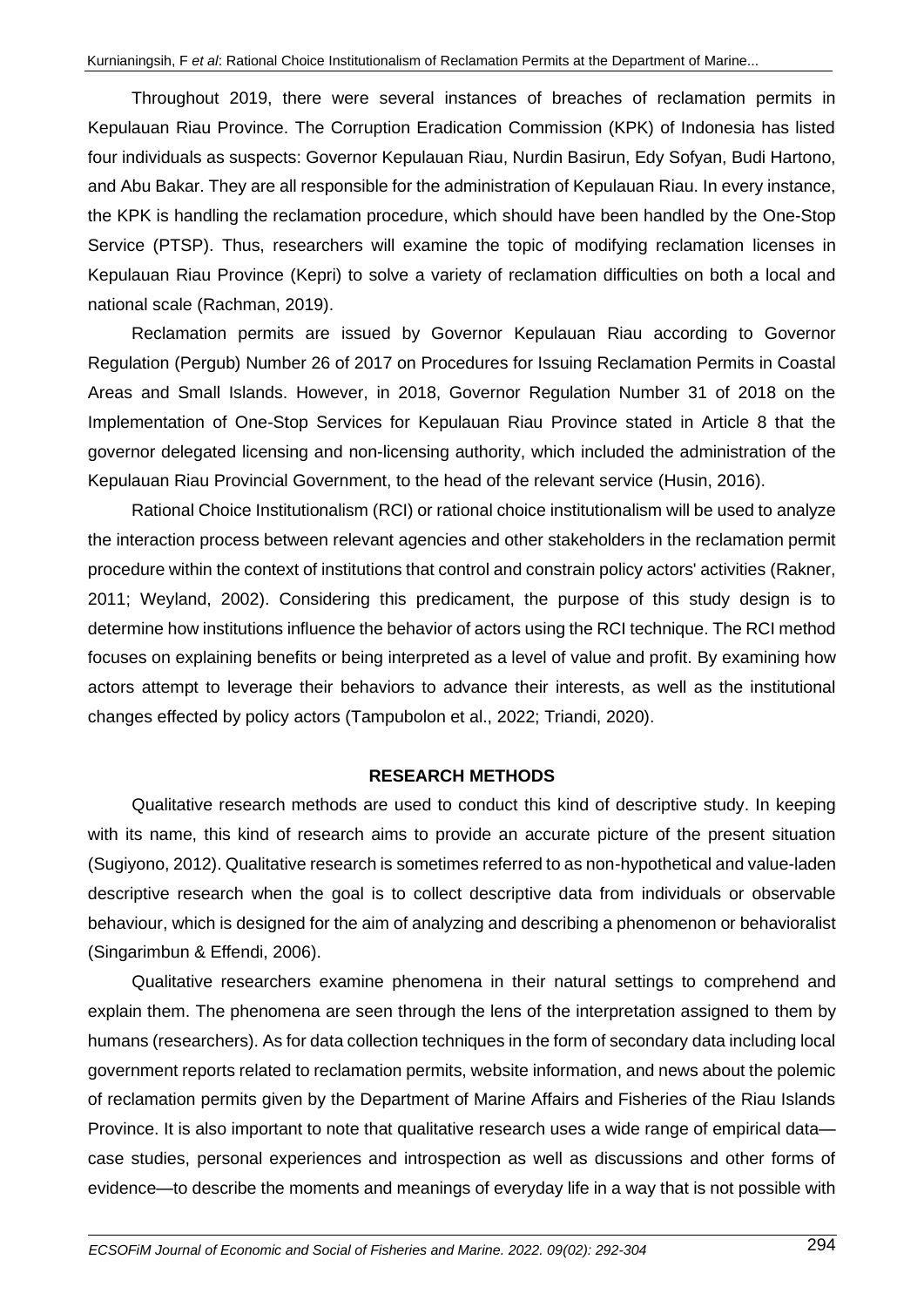quantitative research. (Denzin, 1978; Denzin & Lincoln, 2005). The qualitative research technique is deemed appropriate for this study based on the numerous features given above. The purpose of this research is to examine the use of reclamation permits under the authority of the central government and local governments in accordance with existing regulations and rules, as well as reclamation permits in the Riau Islands Province, with the objective of identifying the benefits and consequences associated with synchronizing the RCI approach.

## **RESULT AND DISCUSSION**

#### **Marine Development in a New Paradigm and a Holistic Approach**

Awareness of the paradigm change from continental-oriented (land-based) to sea-oriented (ocean-based) development should be accomplished via comprehensive and tangible policy assistance that is systematic, not fragmented or irregular. The marine or maritime-based economy is no longer seen as a marginal industry but as a focal point of development policy (Marbun et al., 2018). A marine-based nation-building paradigm, that is, a development paradigm that directs the use of marine resources to achieve economic growth, equal distribution of welfare, and balanced data management for coastal and marine ecosystems. The development paradigm is based on several potentials, possibilities, difficulties, limits, and situations associated with current maritime development.

Sustaining development is defined as "fulfilling current requirements without compromising future generations' demands." The development of an idea, principle, or notion is contingent upon its application in human life (Sustainable Development Goals, 2019). The researcher's results indicate that the reclamation permission process in Kepulauan Riau Province continues to have several flaws in the institutional designs of the rules and regulations administered by the Kepulauan Riau Province's Department of Maritime Affairs and Fisheries.

### **Development of the Marine Sector (Ocean Based Development)**

Argues that marine development should be directed to achieve four goals in a balanced way: consistently high economic growth; improving the well-being of all commercial actors, particularly fishermen, fish cultivators, and other small-scale marine communities; environmental and marine resource preservation; making the sea a unifier and upholding national sovereignty (Limbong, 2011). Developing the sea is a long-term effort to strengthen the sea, both geopolitically, economically, ecologically, and sociocultural, to achieve national sovereignty and the well-being of the people (Barral, 2016). People in Indonesia are trying to make their country an archipelago state that is strong and independent. They are also trying to make sure that the country's long-term development plan (RPJP) is in line with the law.

The vision is followed by the following mission: generating insight and maritime culture, improving, and bolstering the role of human resources in the marine industry, and determining the assets of the Unitary State of the Republic of Indonesia (NKRI) on the Indonesian territory and matters related to it, including the obligations outlined by the United Nations Convention on the Law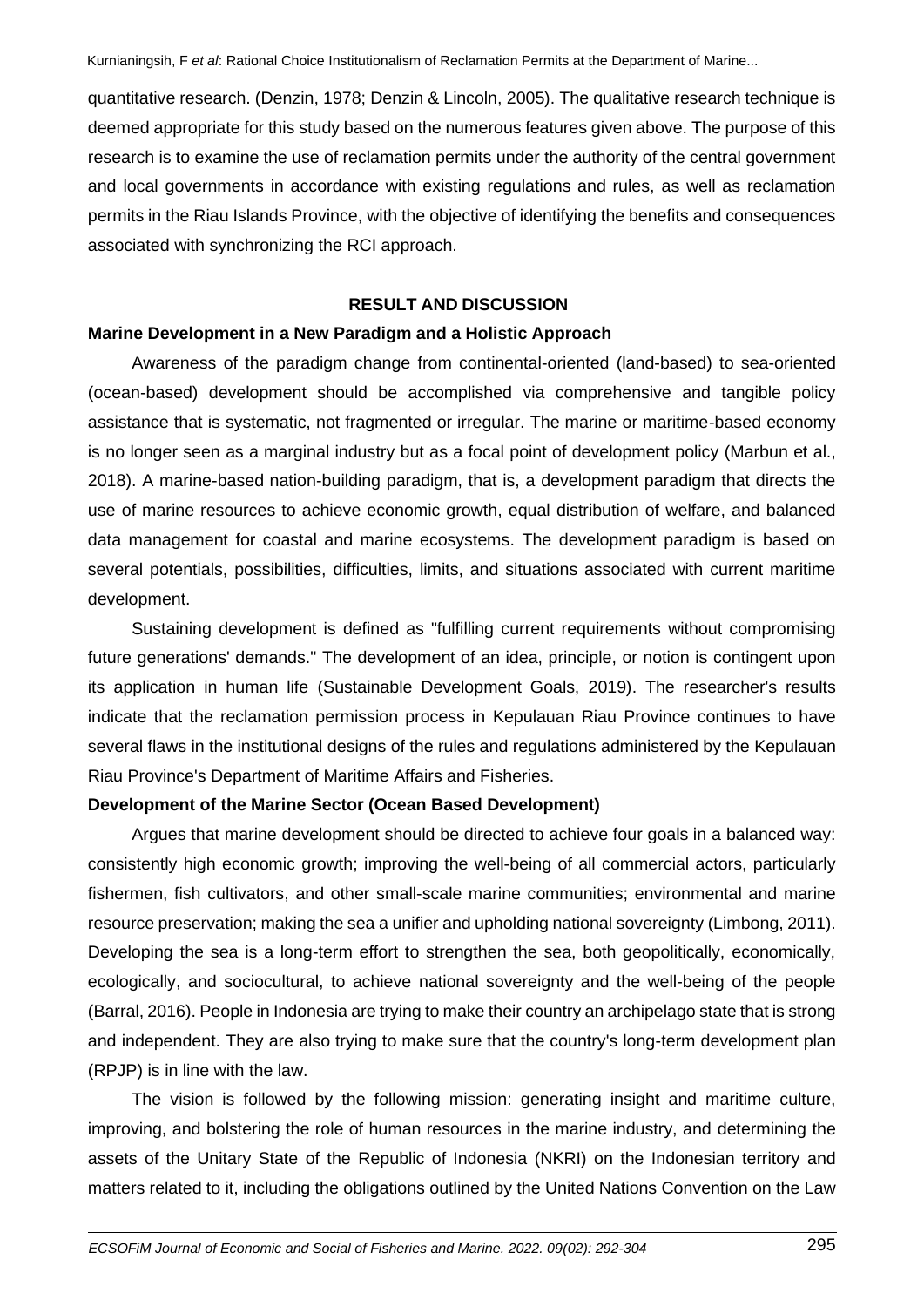of the Sea (UNCLOS). Make efforts to secure the Republic of Indonesia's jurisdictional sovereignty area and assets. Developing the marine industry in a synergistic, optimal, and long-term manner, mitigating the effects of coastal disasters and marine pollution, and managing and using the sea wisely, sustainably, and for the welfare of the people.

The development of marine development policies is closely related to regulations and institutions. The process of planning and formulating as well as establishing policies or laws and regulations related to the management of coastal and marine resources should use the following approaches: (1) bottom-up, meaning that the regulations will be applied based on the needs and social characteristics of the community; (2) the regulations that are made no longer use a policy strategy that is homogenized but heterogeneous, meaning that regulation can no longer be applied to all community groups in an area (Kusumastanto, 2003).

In the effort of marine development, Pauli (2010) colored development in Indonesia with the concept of Blue Economy or Blue Economy (EB). Pauli admits that EB is inspired by deep ecology, as introduced by Arne Naess in the 1970s. This flow emphasizes the importance of new values, new ways of thinking, and collective actions that do not place nature as an object. In addition to the principle of resource efficiency, in order to achieve clean output, EB adheres to a number of principles, including zero waste and the importance of a cycle system in the production process. This implies that the trash from a previous manufacturing process will be employed as a raw material or source of energy for the future production.

Consideration of physical laws and the adaptive character of nature, as well as economic multiplier effects so that the economic activities carried out would have a wide influence without being affected by market price changes are all important aspects of social inclusivity and social equality. This is because EB emphasizes multiple products so that it does not depend on one product (its core business).

### **An All-Inclusive Approach**

Basically, the ecological aspect is one of the important factors studied in the marine sector. It stated that the old paradigm of coastal and marine area management only considered the economic benefits factor compared to the environmental costs or even the social costs associated with economic growth in productive areas (Buanes et al., 2005; Vodden, 2015). Meanwhile, the new paradigm of coastal and marine area management refers to the concept of sustainable development, which focuses on the balance between economic growth, environmental quality, and natural resources, as well as the productivity of social services (Grigalunas & Congar, 1995).

In the context of the paradigm shift, the sustainability of coastal ecosystems and the supporting factors of coastal environmental services become very important to ensure the sustainability of the management of coastal and marine areas. The consequence of this paradigm shift is that non-static ecosystem dynamics must be included in management considerations, including the importance of knowing the economic value of resources as one of the policy inputs factors (Limbong, 2011:240- 241). The holistic approach intended here includes several approaches. Competitive and sustainable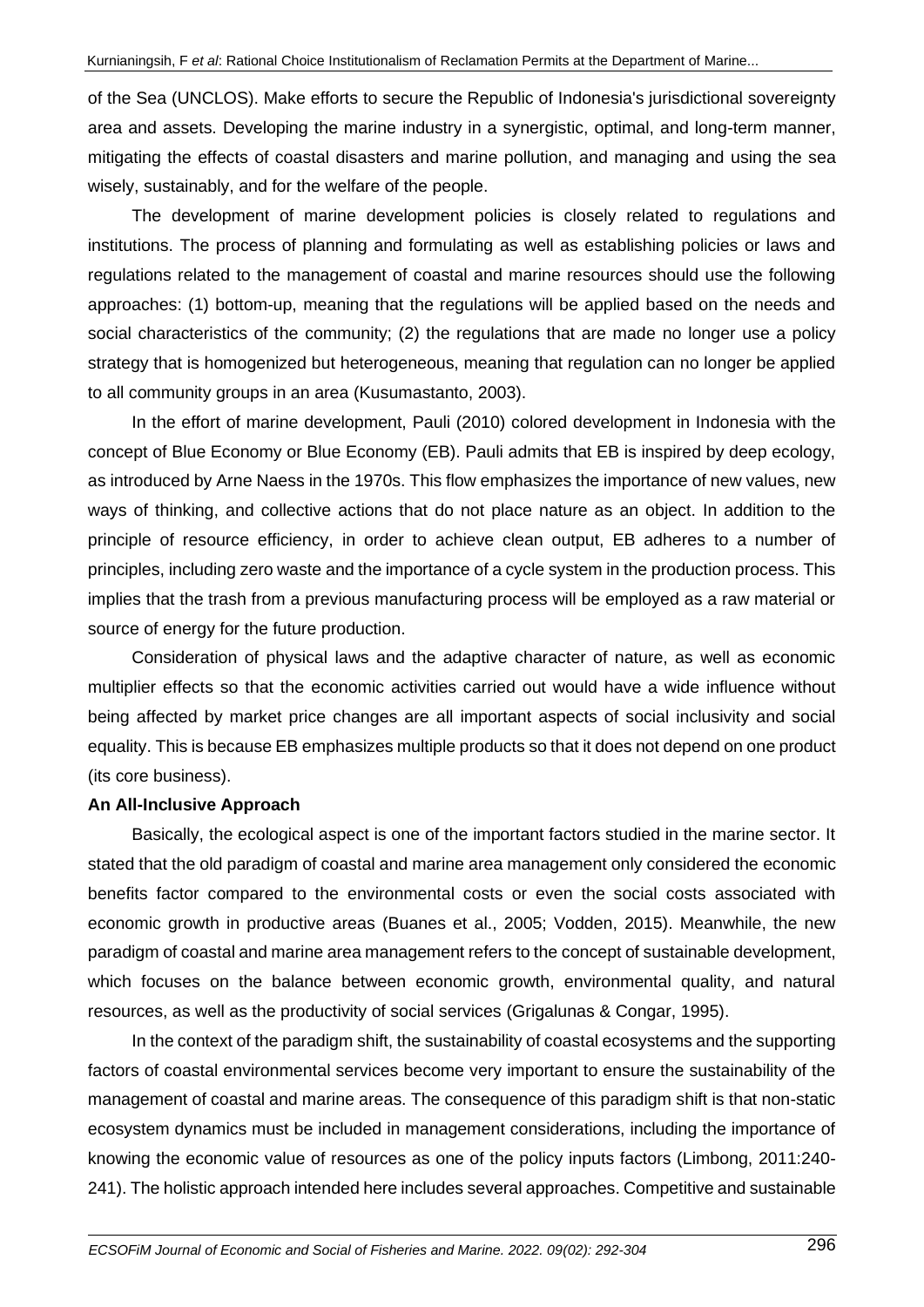marine development requires a holistic and comprehensive approach. These approaches are as follows:

- 1. Legal approach: because marine development is complex, the law is required to optimize the management of marine resources. Legal regulations are needed because they are the basis for issuing operational policies related to the management of the marine sector. With the legislation, policymakers have a legal umbrella when issuing policies related to the maritime economic sector.
- 2. Political approach: this approach is concerned with budgetary and foreign policy issues. The development of coastal and marine areas certainly requires large amounts of funds. For that, it requires an allocation of funds from the APBD and APBN. Meanwhile, foreign policy concerns the interests of other countries in Indonesian waters.
- 3. Cultural approach: this approach is critical for strengthening maritime culture, which has been eroded by agrarian culture. The approach can be done through:
	- Marine affairs education and public awareness through all channels, types, and levels of education.
	- Maintaining and reviving traditional customary law and local expertise in the marine industry, as well as preserving cultural values and maritime insights.
	- This includes activities such as conservation, preservation, and restoration to preserve and promote undersea cultural heritage.
- 4. Welfare Approach: the goal of the State of Indonesia is the welfare state as stated in the basic Pancasila state and the constitution of the 1945 Constitution. Welfare indicators can be measured through the availability and fulfillment of primary needs, education, health, and a sense of safety. This means that people who fish and live on the coast need to have a better standard of living because of marine development.

In more detail on the legal approach as a basis for implementation at the next stage, in formulating a legal development plan, three things should be considered, namely:

- 1. Legal development plans must be based on needs (needs-oriented law), meaning that existing regulations are based on the needs of a community group in coastal areas and on local initiatives (local initiatives of law) in the coastal area.
- 2. Orientation of the legal development plan, which includes optimizing the use of fish and other biological resources; creating economic and social institutional reforms for the community, especially groups of fishermen and fish cultivators; preparing optimal spatial planning in fishing and fish farming areas; and re-actualizing positive local traditional values as an efficient way to strengthen the cultural capacity of the coastal community.
- 3. The objectives and targets of the legal development plan must be able to revive productive economic activities based on local resources, be able to make marine resources widely available to the community and to make best use of the economic potential and marine and coastal resources by taking sustainability and sustainability into account (Kusumastanto, 2003).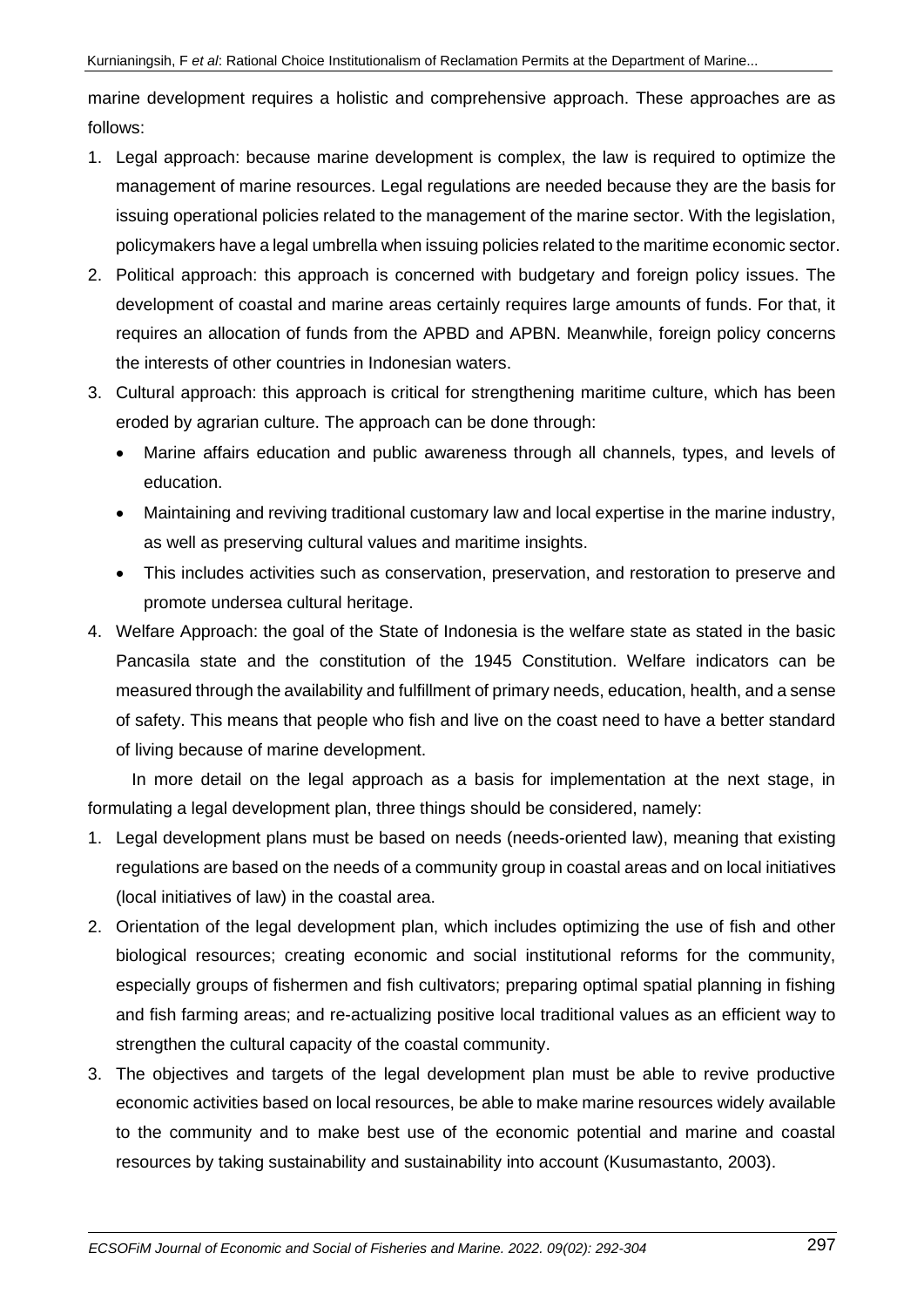# **Fencing Tragedy (Tragedy of Enclosure)**

The human ecology approach always looks at the phenomenon of natural damage, including the sea, from the perspective of human interaction with nature (Cepic et al., 2022). This is because natural damage tends to be anthropogenic, or human caused. Anthropocentrism ethics is too proud that ethics only applies to humans, not to biotic and abiotic nature. This ethic then creates a relationship between humans and nature, which leads to a lot of people taking advantage of nature for their own short-term needs.

This is in line with the thought that the problem of natural damage is a politicized environment. This means that environmental problems cannot be understood separately from the political and economic context in which they arise. So, the destruction of nature is not a mere technical problem that is usually only solved by technology, but a governance problem that must be solved economically and politically with a new thesis that:

- 1. The costs and benefits associated with environmental change are shared by actors unequally
- 2. Inequality in the distribution of costs and benefits leads to socioeconomic inequalities and a lack of equality in the world of work.
- 3. The impact of socio-economic inequality changes the power relations between actors.

The tragedy of the enclosure is a tragedy due to the domination of the state by the private sector, which causes public access to utilization and management to be increasingly restricted (Bryant & Bailey, 2001). This weakening of access causes people to be increasingly marginalized in the political and economic order. Therefore, global collective action is needed to overcome the tragedy of enclosure, namely the need to institute marginal dysfunction is to regulate the behavior of actors so that they are in accordance with pro-environmental values and norms. There are the following three institutions:

- 1. State institutions and multilateral institutions (FAO, UNEP, IUCN) are currently committed to protecting the sea.
- 2. Market institutions must also ensure that fishing practices are environmentally friendly.
- 3. Community institutions have the strength of local values that play a role in ensuring sustainable fishing practices (Satria, 2015)

# **Coastal Area Development Concept**

coastal areas are described as transitional areas between land and marine ecosystems, where 12 miles of coastline is under provincial government control and a further four nautical miles of sea area under the jurisdiction of Regency/City governments (Adisasmita, 2015). Coastal areas and their natural resources are important for the country's economic growth because they can be used as one of the country's main sources of income. There are several important facts, including:

- 1. Coastal areas are home to roughly half of Indonesia's total population or 120 million people who live within a 50-kilometer radius of the coastline.
- 2. Administratively, there are 42 cities and 198 regencies located in coastal areas.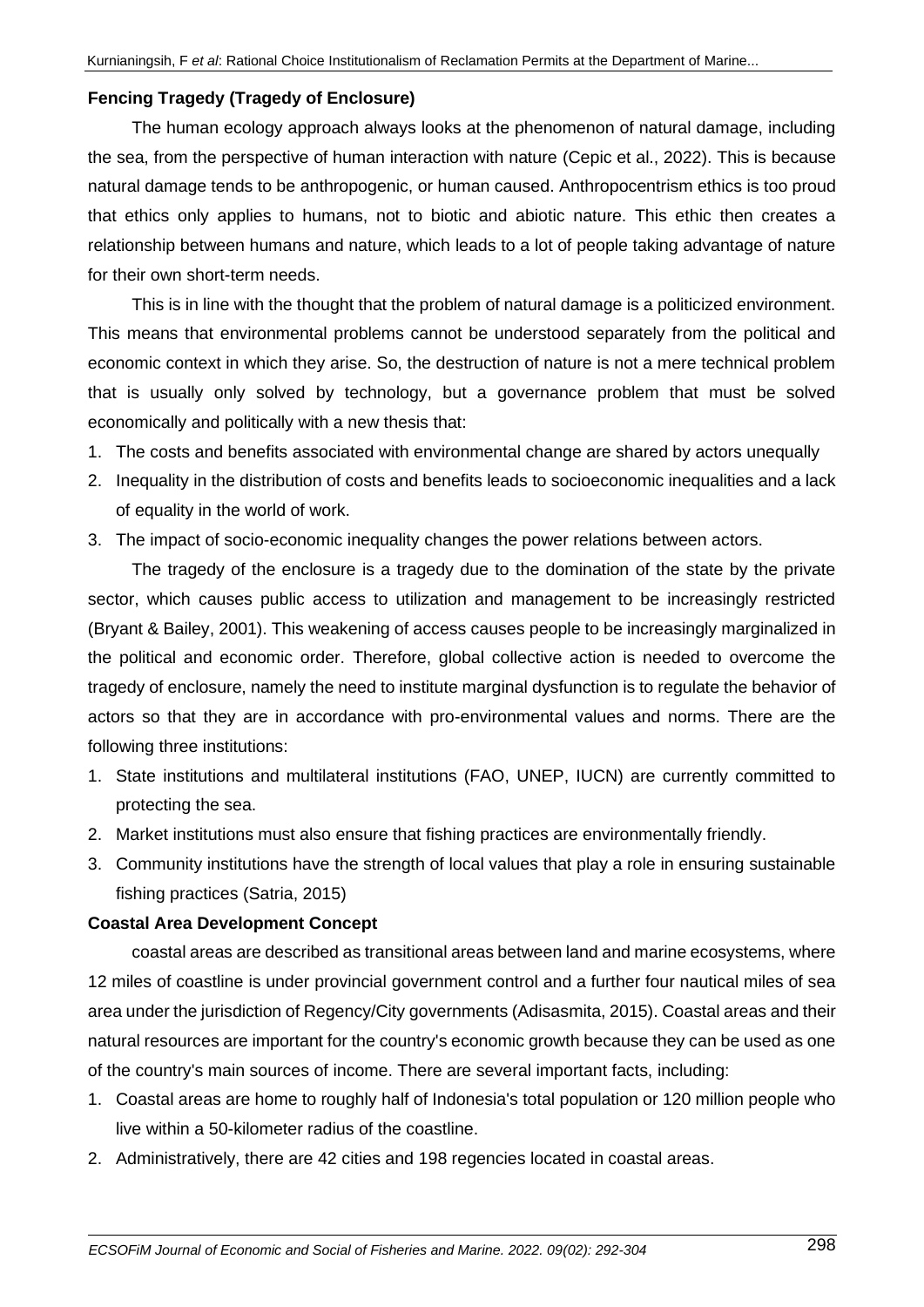- 3. From Sabang to Jayapura, there are 47 cities that operate as service centers for socio-economic activities, where the infrastructure required to support diverse urban activities has a multiplier effect on expanding output and investment in people's earnings.
- 4. Economically, the processing and utilization of coastal resources contribute to the formation of Gross Domestic Product (GDP)
- 5. Coastal areas also have various resources (a) oil mining, (b) very potential fisheries, (c) marine tourism that is recognized by the world, and (d) very high natural biodiversity.
- 6. Biophysically, Indonesian coastal regions are the epicenter of tropical marine biodiversity, accounting for around 30% of the world's mangrove forests and coral reefs.
- 7. Politically and in defense and security, coastal areas are areas that have an important role in national defense and security, on the other hand, are areas prone to smuggling (Adisasmita, 2015)

A strategy for using spatial planning that is in line with the spirit of regional autonomy is needed to build an effective and efficient coastal area. This strategy is made by considering the following things:

- 1. Cross-sectoral and cross-regional integration in the context of coastal area development is necessary to provide consistency in the sector's management and regional development in the direction of coastal area spatial planning.
- 2. Bottom-up strategy or stressing the community's engagement (participatory planning process) in achieving transparent and responsible coastal region development that is more accepting of the diverse needs and goals of all stakeholders involved in the development process.
- 3. Inter-regional cooperation (between provinces, regencies/cities, coastal cities, urban and rural areas, as well as upstream and downstream areas) to create synergies in coastal area development by taking initiatives (initiatives), potential, regional characteristics, and local advantages into account. And reduce conflicts between regions.
- 4. Consistent and timely law enforcement, so that no one person has an advantage, and everyone has a role in the decision-making process (Romero et al., 2018).

# **Rational Choice Institutionalism Condition in Kepulauan Riau**

Institutionalism based on rational choice is often compared with historical and sociological institutionalism (Ostrom, 2019). Historical Institutionalism stresses the difficulty of reversing small events and accidents. Examining the people involved in the establishment of an institution and the environment in which they function may help explain why specific institutions were created. Tipping moments, which might be insignificant occurrences or accidents, can result in institutional transformation or send the institution on a difficult road to reverse (Grnnestad & Nielsen, 2021).

This contrasts with rational choice institutions, where both the establishment and modification of institutions reflect players' optimum and efficient results. By highlighting that many institutions are inefficient, historical institutionalists claim that this inefficiency may be better explained by route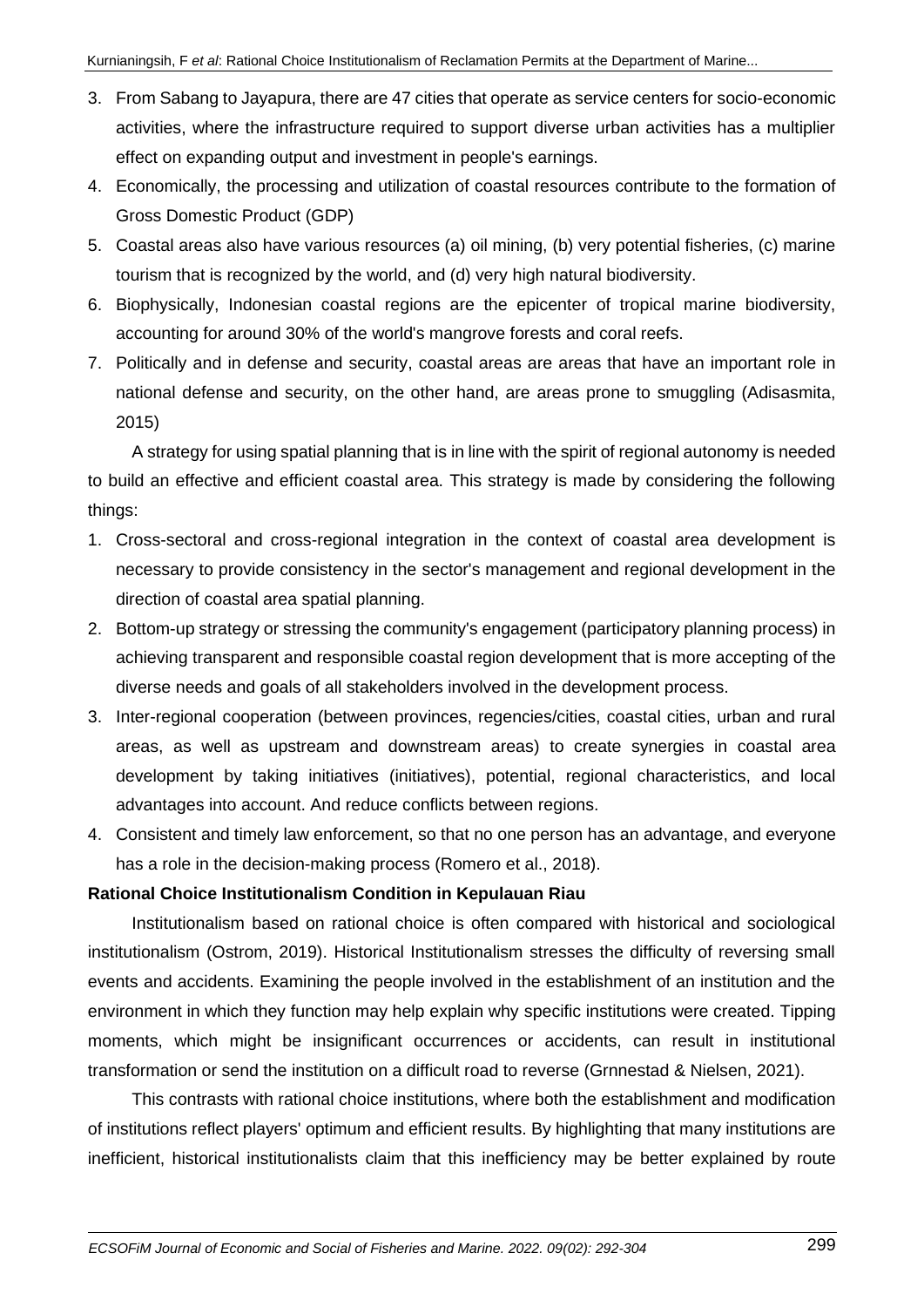dependency. Both sociological and historical institutionalism would argue against the premise that agents have exogenous desires (the idea that we can assume actor preferences).

They will argue that agents lack stable and consistent preferences and that researchers cannot presume that they do. As a consequence, these alternative methods assert that it is illogical to believe that the collective action issue has a Pareto-optimal equilibrium solution. A leading political scientist who specializes in the application of game theory and mathematics to political science, argues that the primary limitation of RCI scholarship is the so-called "legacy problem," which refers to the inability to distinguish whether results are the result of institutions or participant or actor preferences, making it impossible to predict optimal outcomes.

Terry Moe contends that RCI overlooks the distinctions between political and non-political institutions and the role of power in producing results. In other words, Moe contends that RCI's view of political institutions as systems of voluntary collaboration, mutual benefit, and solutions to challenges of collective action is implausible. Historical institutionalists level similar concerns, arguing that politics is formed by policy feedback and path dependency, which implies that previous actions reinforce or amplify power imbalance, so influencing the kind of outcomes that are likely to occur in the future.



Source: Research Documentation (2021) **Figure 1. The Island that Results from Reclamation has An Impact on Environmental Pollution** 

Rational Choice Institutionalism is a formal strategy that depends on the development of theoretical models to explain observed policy results in the actual world. As a result of its abstraction and deductive reasoning, it oversimplifies human motivation and interaction. Kurt Weiland contends that rational choice institutionalism is excessively focused on politics in Latin American politics, as shown by legislative and electoral institutions, as well as formal norms and formal political institutions. Additionally, he contends that it fails to fully explain political development and crises and places an excessive emphasis on micro foundations. Concessions and the government must work together to repair the environment. Currently, the Department of Marine Affairs and Fisheries does not place a high premium on rational choice institutionalism in policy and decision-making; this is because the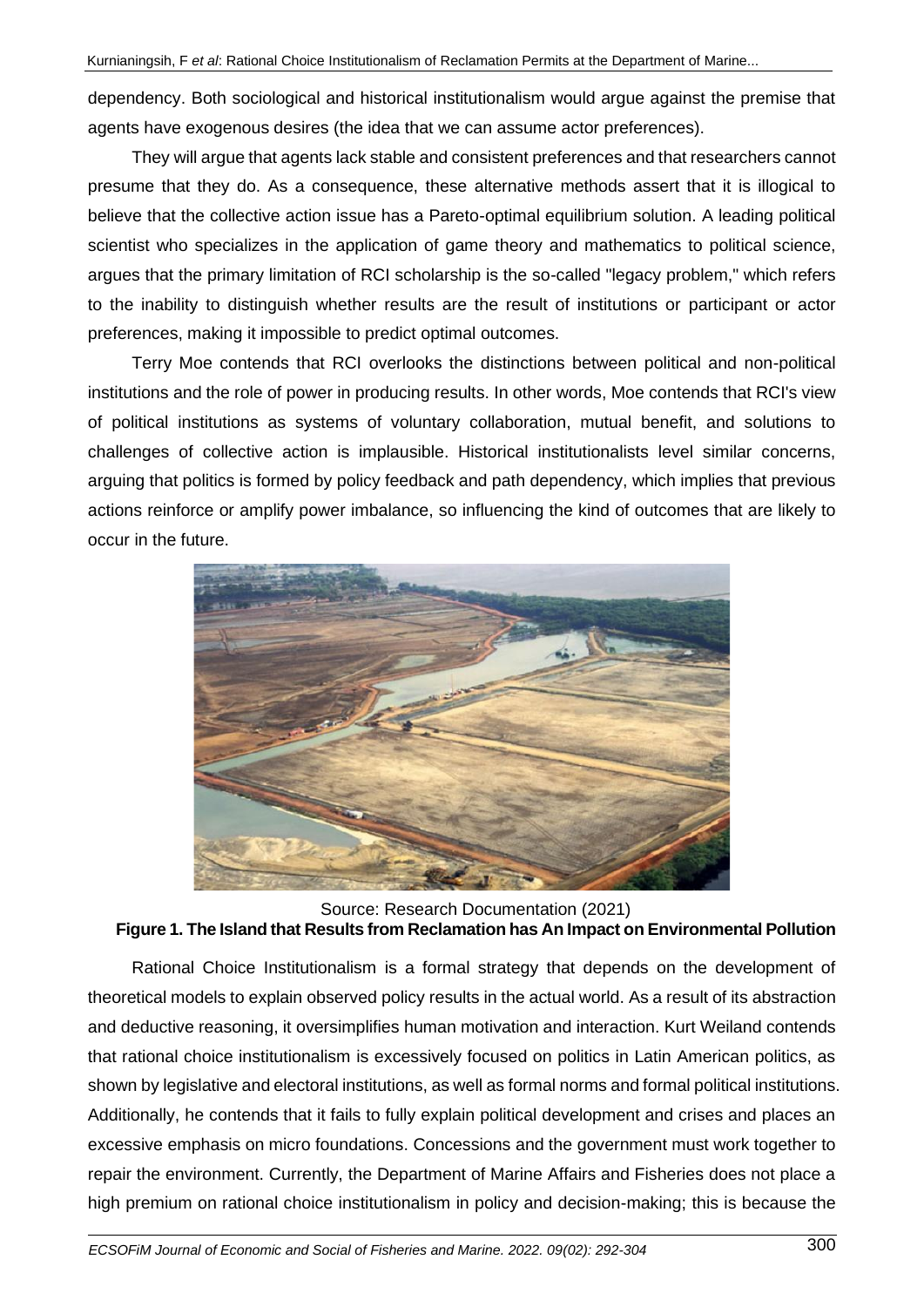Kepulauan Riau Provincial government simply makes suggestions referring to all choices made under the framework of Rational Choice Institutionalism in the Central Government.

## **Involvement of Actors in Institutions**

Involvement of actors in institutions the involvement of actors, in this case, is related to how the institutional actors involved maximize their roles in accordance with the explanation of the Rational Choice Institutionalism Theory. The procedure of altering the reclamation permission as one of the tourist zone areas. This is because the growth of the region includes various players who both have an interest in controlling the area. The management of the reclamation change area in its development goes through several phases. These phases then further describe the involvement of institutional actors in changing the reclamation permit. As has been explained in RANPERDA of Kepulauan Riau Special Committee.

### **Institutional Instruments or Rules**

Technical implementation in carrying out management in an institution cannot be separated from the existence of applicable rules or laws. This instrument, or institutional rule, is a reference for the relevant institution to be able to carry out its duties and functions. This is what is then used by the institution as a legal basis if the institution also finds problems within the institution. The change in the reclamation permit is inseparable from the Regional Regulation of Kepulauan Riau Province Number of 2020 concerning the Zoning Plan for Coastal Areas and Small Islands of the Riau Archipelago Province for 2020–2040.

Based on the points in Article 1 No. 50, which states that a Permit for Management of Waters in Coastal Areas and Small Islands, hereinafter referred to as a Permit for Management of Waters, is a permit granted to carry out activities to utilize water resources in coastal areas and small islands, which is equivalent to a business license in accordance with statutory regulations. Management of Coastal Areas and Small Islands, hereinafter abbreviated as PWP3K, is a process of planning, utilization, supervision, and control of coastal resources and small sectors, between the government and regional governments, between land and sea ecosystems, and between science and management to improve people's welfare.

# **CONCLUSION AND SUGGESTION**

## **Conclusion**

Maritime Affairs and Fisheries Office of Kepulauan Riau Province to maximize their functions by focusing on changing the reclamation permit so that it can be used properly. The purpose of the establishment of the Draft Regional Regulation of Kepulauan Riau Province regarding the Zoning Plan for Coastal Areas and Small Islands for 2020-2040 is to manage coastal areas small islands by integrating coastal resources realizing management of coastal areas small islands.

Furthermore, stakeholders and local governments, both city/district and provincial, have legal certainty when it comes to exploring and managing natural resources. Resources for the welfare of society. Several strategic suggestions that should be considered by the government must be related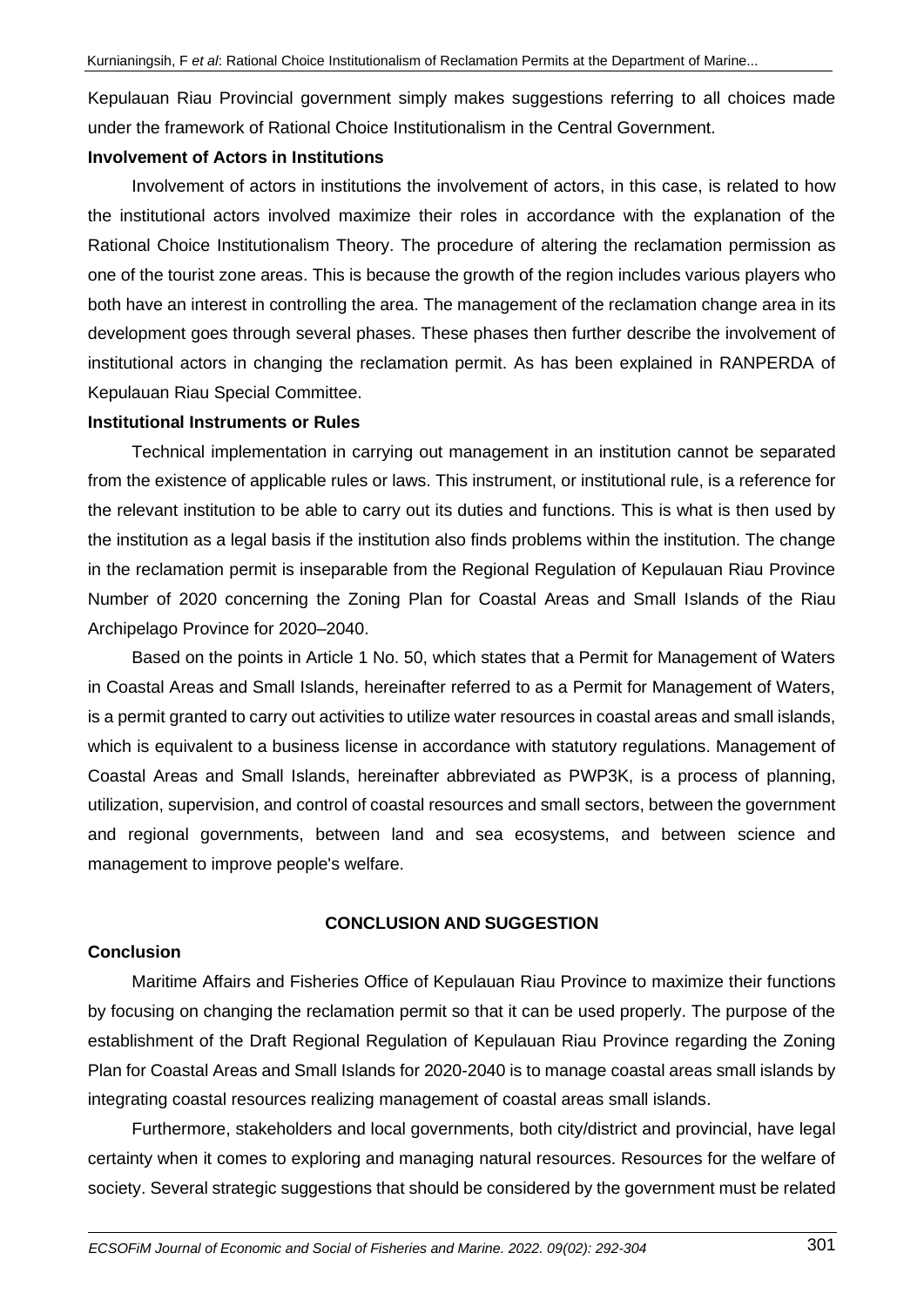to performance targets related to development and expansion related to changes in reclamation permits. It is necessary to do a realistic formulation to calculate the potential for setting a target for coastal area management at a later stage so that it can provide great benefits for the benefit of the community. Collaborative support between the private sector and the government needs to be encouraged. For example, with partnerships related to production factors in the core business of private partners, then making the academic world part of the waste bank management structure through the initiation of cooperation agreements (MoUs).

### **Suggestion**

Rational Choice Institutionalism basically acts on the impulse of rational interests, based on economic calculations, profit and loss, maximizing profits and reactions from other actors. A fundamental assumption of rational choice institutionalism is that individuals are central actors in the political process, and that people act rationally to maximize personal utility. One of achieving these goals effectively is through institutional action, and their behavior is also shaped by the Institute. So, the suggestion from the researcher is the importance of actions that affect the institution, but are also regulated by the rules within the institution. Therefore, the actions or decisions of institutions, can also reflect the actions of individuals who are able to see institutional balance as norms or rules - both formal and informal - that are mutually agreed upon.

## **ACKNOWLEDGEMENT**

The researcher wishes to express gratitude to the editor and reviewer team of the Journal of Economic and Social Fisheries and Marine Sciences (ECSOFIM), for their willingness to provide feedback and criticism to improve this article and ensure that it is worthy of publication in this edition.

# **REFERENCES**

- Adisasmita, R. (2015). *Analisis Pembangunan Wilayah Kelautan, Maritim, Terisolasi, Terpencil, Tertinggal, Perbatasan, Pesisir, Pulau-pulau Kecil, Archipilago dan Semeja*.
- Álvarez-Romero, J. G., Mills, M., Adams, V. M., Gurney, G. G., Pressey, R. L., Weeks, R., Ban, N. C., Cheok, J., Davies, T. E., Day, J. C., Hamel, M. A., Leslie, H. M., Magris, R. A., & Storlie, C. J. (2018). Research advances and gaps in marine planning: towards a global database in systematic conservation planning. *Biological Conservation*, *227*, 369–382. <https://doi.org/10.1016/j.biocon.2018.06.027>
- Astor, Y., Sulasdi, W. N., Hendriatiningsih, S., & Wisayantono, D. (2017). The Evaluation of Marine Cadastre Definitions Among Australia, Canada, and United States of America Based on Indonesia's Perspective as an Archipelagic State. *Cadastre: Geo-Information Innovations in Land Administration*, 275–308. [https://doi.org/10.1007/978-3-319-51216-7\\_22](https://doi.org/10.1007/978-3-319-51216-7_22)
- Barral, V. (2016). National sovereignty over natural resources: Environmental challenges and sustainable development. *Research Handbook on International Law and Natural Resources*, 3–25.<https://doi.org/10.4337/9781783478330.00011>
- Bryant, K., & Bailey, M. J. (2001). Strain characterization and 16s-23s probe development for differentiating geographically dispersed isolates of the phytopathogen Ralstonia solanacearum. *Environmental Microbiology*, *3*(12), 785–797. [https://doi.org/10.1046/j.1462-](https://doi.org/10.1046/j.1462-2920.2001.00250.x) [2920.2001.00250.x](https://doi.org/10.1046/j.1462-2920.2001.00250.x)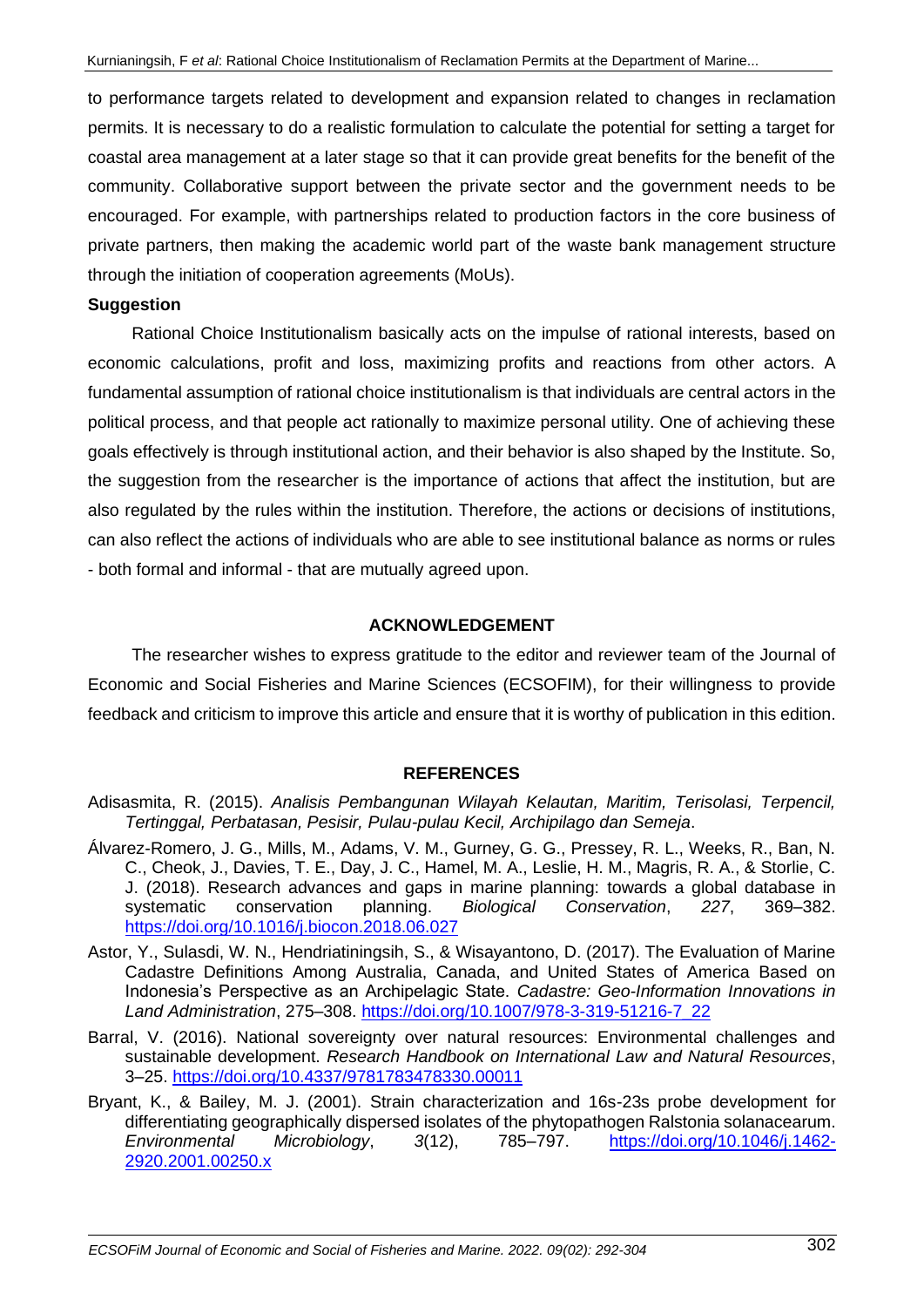- Buanes, A., Jentoft, S., Maurstad, A., Søreng, S. U., & Runar Karlsen, G. (2005). Stakeholder participation in Norwegian coastal zone planning. *Ocean & Coastal Management*, *48*(9–10), 658–669.<https://doi.org/10.1016/j.ocecoaman.2005.05.005>
- Cepic, M., Bechtold, U., & Wilfing, H. (2022). Modelling human influences on biodiversity at a global scale–A human ecology perspective. *Ecological Modelling*, *465*, 109854. <https://doi.org/10.1016/j.ecolmodel.2021.109854>
- Dagun, M. S. (1997). *Kamus besar ilmu pengetahuan*. Lembaga Pengkajian Kebudayaan Nusantara (LPKN).
- Denzin, N. (1978). *The research act: A theoretical introduction to sociological methods* (2nd ed.). McGraw-Hill.
- Denzin, N., & Lincoln, Y. (2005). *The SAGE Handbook of Qualitative Research* (Third Edition). SAGE.
- Grigalunas, T. R., & Congar, C. (1995). *Environmental Economics for Integrated Coastal Area Management*.
- Grønnestad, S., & Bach Nielsen, A. (2021). Institutionalising city networking: Discursive and rational choice institutional perspectives on membership of transnational municipal networks: *Urban Studies*, *12*, 1–17.<https://doi.org/10.1177/00420980211061450>
- Harahab, N., & Setiawan, S. (2017). Suitability index of mangrove ecotourism in malang regency. *ECSOFiM (Economic and Social of Fisheries and Marine Journal)*, *4*(2), 153–165. <https://doi.org/10.21776/ub.ecsofim.2017.004.02.05>
- Husin, S. (2016). Reclamation in the View of the Protection of Marine Environment under the Environmental Law and the Law concerning the Management of Coastal Areas and Small<br>Islands. Indonesian Journal of International Law. 14(3). 309–320. Islands. *Indonesian Journal of International Law*, *14*(3), 309–320. <https://heinonline.org/HOL/Page?handle=hein.journals/indjil14&id=294&div=&collection=>
- Kusumastanto, T. (2003). *Pemberdayaan sumberdaya kelautan, perikanan dan perhubung laut dalam abad XXI*. Pusat Kajian Sumberdaya Pesisir Dan Lautan, Institut Pertanian Bogor.
- Limbong, B. (2011). *Pengadaan tanah untuk pembangunan*. Pustaka Margaretha.
- Mahadiansar, M., & YS, N. (2018). *Misi pengabdian dipulau Terdepan; Menjaga poros maritim Indonesia ujung utara* (W. E. Yudiatmaja, Ed.). UMRAH Press.
- Marbun, A. C. S., Kusai, & Zulkarnain. (2018). Strategi Tauke dalam Mempertahankan Hubungan Kerjasama dengan Nelayan di Kelurahan Lubuk Tukko Baru Kecamatan Pandan Kabupaten Tapanuli Tengah Provinsi Sumatera Utara. *Fakultas Perikanan Dan Kelautan Universitas Riau*, *2*, 227–249.
- Mee, L. D., Jefferson, R. L., Laffoley, D. d. A., & Elliott, M. (2008). How good is good? Human values and Europe's proposed Marine Strategy Directive. *Marine Pollution Bulletin*, *56*(2), 187–204. <https://doi.org/10.1016/j.marpolbul.2007.09.038>
- Moleong, L. J. (2012). *Metodelogi penelitian kualitatif*. Remaja Rosdakarya.
- Ostrom, E. (2019). Institutional Rational Choice: An Assessment of the Institutional Analysis and Development Framework. In *Theories of the Policy Process*. Routledge. <https://doi.org/10.4324/9780367274689-2>
- Rachman, D. A. (2019). *Fakta Kasus Gubernur Kepri: Suap Izin Reklamasi, Uang Pecahan Asing, hingga Ditahan KPK*. Kompas.Com. [https://nasional.kompas.com/read/2019/07/12/07050921/fakta-kasus-gubernur-kepri-suap](https://nasional.kompas.com/read/2019/07/12/07050921/fakta-kasus-gubernur-kepri-suap-izin-reklamasi-uang-pecahan-asing-hingga?page=all)[izin-reklamasi-uang-pecahan-asing-hingga?page=all](https://nasional.kompas.com/read/2019/07/12/07050921/fakta-kasus-gubernur-kepri-suap-izin-reklamasi-uang-pecahan-asing-hingga?page=all)
- Rakner, L. (2011). Is Rational Choice Institutionalism Useful for Development Studies? *Fotum for Development Studies*, *22*(1), 77–94.<https://doi.org/10.1080/08039410.1995.9665990>
- Rochwulaningsih, Y. (2019). *Marine policy basis of Indonesia as a maritime state: The importance of integrated economy. Marine Policy,* <https://sci-hub.se/10.1016/j.marpol.2019.103602>
- Sahri, A., Mustika, P. L. K., Dewanto, H. Y., & Murk, A. J. (2020). A critical review of marine mammal governance and protection in Indonesia. *Marine Policy*, *117*, 103893. <https://doi.org/10.1016/j.marpol.2020.103893>
- Sarundajang, S. H. (2011). *Arus balik kekuasaan pusat Ke daerah*. Katahasta Pustaka.

*ECSOFiM Journal of Economic and Social of Fisheries and Marine. 2022. 09(02): 292-304* 303